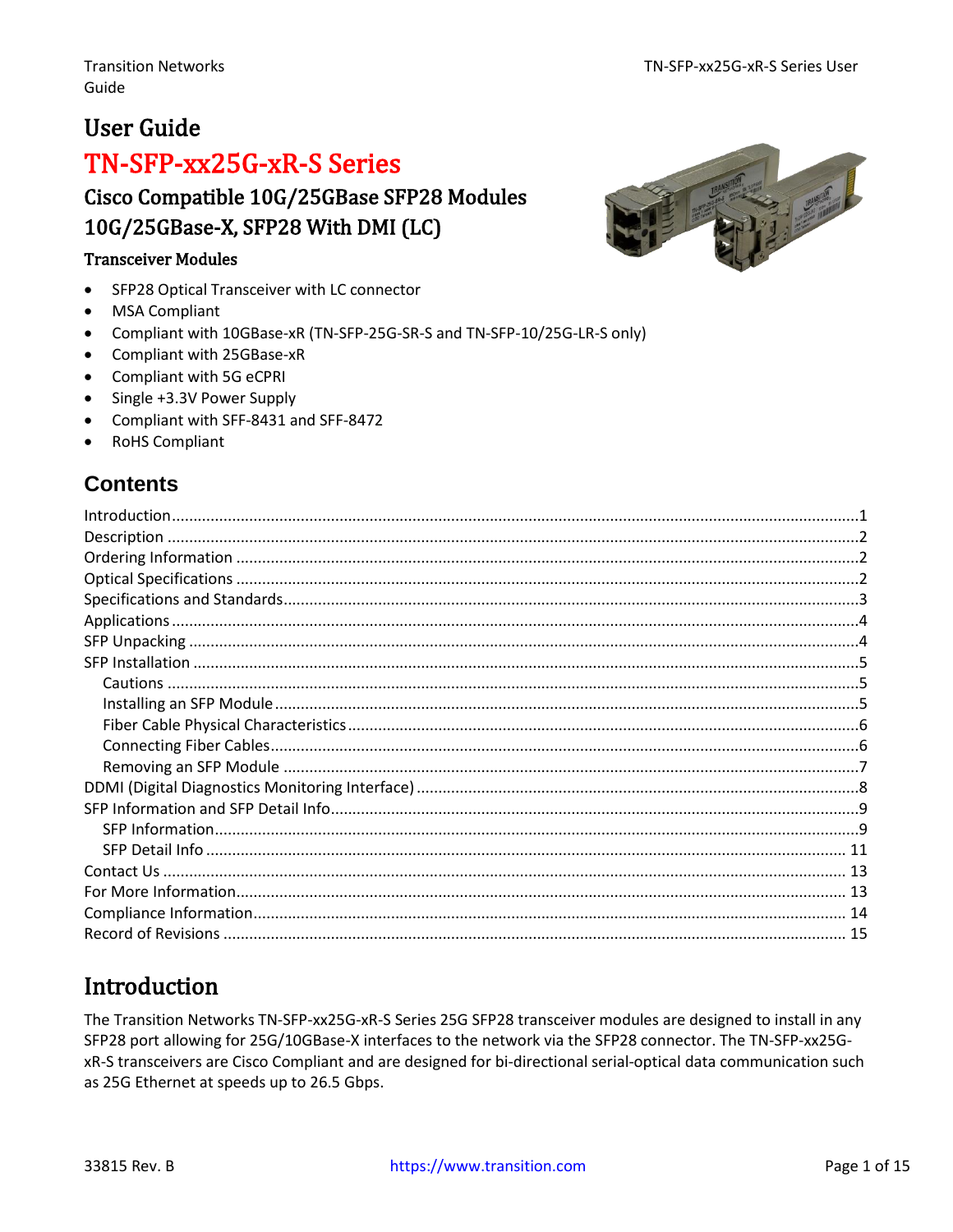## <span id="page-1-0"></span>Description

Transition Networks' SFP28 modules fully comply with the Multi-Sourcing Agreement (MSA). This compliance allows our SFP28 modules to be used in all other MSA compliant [SFP28](ftp://ftp.seagate.com/sff/SFF-8402.PDF) platforms. In addition, Transition Networks SFP28 modules are also Compliant with all Cisco SFP28 based routers and switches, as well as Cisco's IOS software. Transition Networks SFP28 modules are not Cisco OEM brand modules.

These SFPs are intended for 25G Ethernet and eCPRI for 5G Fronthaul/Backhaul applications. The eCPRI Interface Specification for the Common Public Radio Interface is an industry cooperation aimed at defining publicly available specifications for the key internal interface of radio base stations, such as eCPRI connecting the eCPRI Radio Equipment Control (eREC) and the eCPRI Radio Equipment (eRE) via a "fronthaul transport network". See the latest eCPRI specification at [http://www.cpri.info/downloads/eCPRI\\_v\\_1\\_1\\_2018\\_01\\_10.pdf.](http://www.cpri.info/downloads/eCPRI_v_1_1_2018_01_10.pdf)

RRH (Remote Radio Head) are distributed on the towers every few miles in cities and suburban areas. These RRHs must be connected to baseband units sitting at centralized locations. The connection between the RRUs and the base station is often called "fronthaul." While 4G (LTE) uses CPRI (Common Public Radio Interface) as the fronthaul connection, eCPRI (enhanced CPRI) is becoming an important technology for 5G and Open RAN. The eCPRI specification is intended to enable efficient and flexible radio data transmission via a packet based fronthaul transport network such as Ethernet or IP.

| <b>SKU</b>                                             | <b>Description</b>                                                                                                                                                                                          |  |  |  |
|--------------------------------------------------------|-------------------------------------------------------------------------------------------------------------------------------------------------------------------------------------------------------------|--|--|--|
| <b>Duplex</b>                                          |                                                                                                                                                                                                             |  |  |  |
| <b>TN-SFP-25G-SR-S</b>                                 | 10G/25GBase-SR, SFP28 with DMI 850nm multimode (LC) [100/70 m; 328/230 ft.*]<br>Link Budget: 9.0 dB<br>*Distance up to 100m on 50/125 OM4 multimode fiber, up to 70 m for 50/125 um<br>OM3 multimode fiber. |  |  |  |
| TN-SFP-10/25G-LR-S                                     | 10G/25GBase-LR, SFP28 with DMI 1310nm single mode (LC) [10 km / 6.2 mi.]<br>Link Budget: 8.3 dB                                                                                                             |  |  |  |
| <b>TN-SFP-25G-ER</b>                                   | 25GBase-ER, SFP28 with DMI 1310nm single mode (LC) [40KM / 24.9 mi.]<br>Link budget: 18.0 dB                                                                                                                |  |  |  |
| <b>Extended Operating</b> Temperature (-40°C to +85°C) |                                                                                                                                                                                                             |  |  |  |
| TN-SFP-25G-BX40U-I                                     | 25Gbase-BX, SFP28 with DMI 1270nm TX / 1310nm RX single mode single fiber (LC)<br>[40KM / 24.9 mi.] Link budget: 19.0 dB                                                                                    |  |  |  |
| <b>TN-SFP-25G-BX40D-I</b>                              | 25Gbase-BX, SFP28 with DMI 1310nm TX / 1270nm RX single mode single fiber (LC)<br>[40KM / 24.9 mi.] Link budget: 19.0 dB                                                                                    |  |  |  |

# <span id="page-1-1"></span>Ordering Information

### <span id="page-1-2"></span>Optical Specifications

The Optical Specs for all Transition Networks' SFPs are listed at [www.transition.com/sfp.pdf.](http://www.transition.com/sfp.pdf)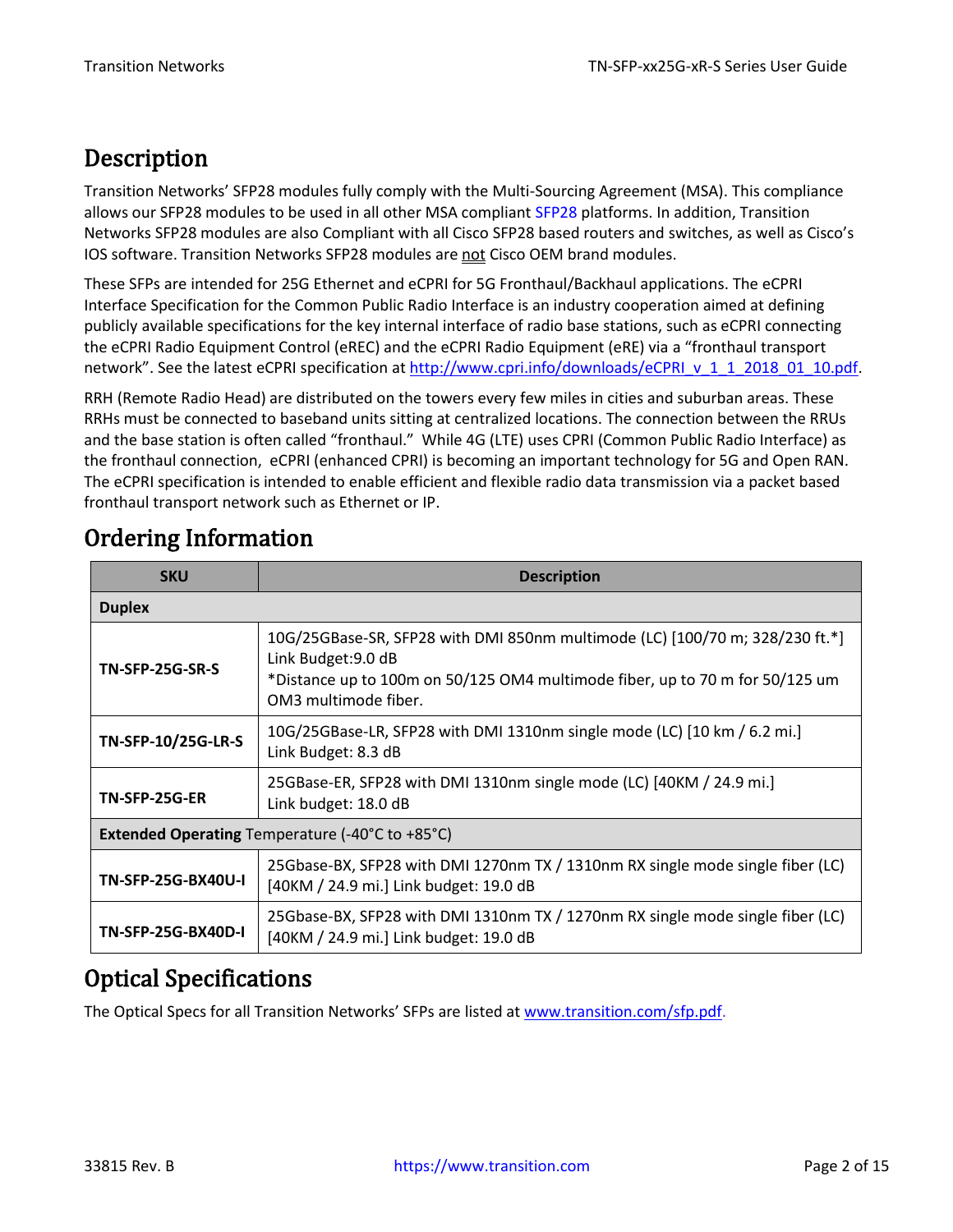# <span id="page-2-0"></span>Specifications and Standards

| <b>Standards</b>         | IEEE 802.3z, IEEE 802.3, IEEE 802.3ae, IEEE 802.3CC                                                                     |  |  |
|--------------------------|-------------------------------------------------------------------------------------------------------------------------|--|--|
| <b>Output Wavelength</b> | $-5.5$ nm < $\lambda$ c < +7.5nm                                                                                        |  |  |
| Compliance               | IEC-60825, FDA 21, CFR 1040.10 and 1040.11<br>MSA, 10GBase-xR, 25GBase-xR, 5G eCPRI, SFF-8431, SFF-8472, RoHS Compliant |  |  |
| <b>Dimensions</b>        | Width: 0.52" [13 mm] x Depth: 2.18" [55 mm] x Height: 0.33" [8 mm]                                                      |  |  |
| <b>Power Input</b>       | 3.3V                                                                                                                    |  |  |
| <b>Power Dissipation</b> | TN-SFP-25G-SR-S, TN-SFP-10/25G-LR-S, and TN-SFP-25G-ER: < 1.2 Watts                                                     |  |  |
| <b>Power Dissipation</b> | TN-SFP-25G-BX40D-I and TN-SFP-25G-BX40U-I: <2W (see Note 1)                                                             |  |  |
|                          | 0°C to 70°C (TN-SFP-25G-SR-S, TN-SFP-10/25G-LR-S, TN-SFP-25G-ER)                                                        |  |  |
| <b>Operating Temp</b>    | -40°C to 85°C (TN-SFP-25G-BX40U-I, TN-SFP-25G-BX40D-I)                                                                  |  |  |
| <b>Storage Temp</b>      | $-40^{\circ}$ C to $+85^{\circ}$ C                                                                                      |  |  |
| Warranty                 | Lifetime                                                                                                                |  |  |

The TN-SFP-10G-xxx and TN-CWDM-10G-xxx are designed to meet these standards and specifications:

**Note 1**: the TN-SFP-25G-BX40x-I complies with MSA standard power level 3 (maximum 2.0W power consumption required); the SFP28 slot on host device MUST support power level 3.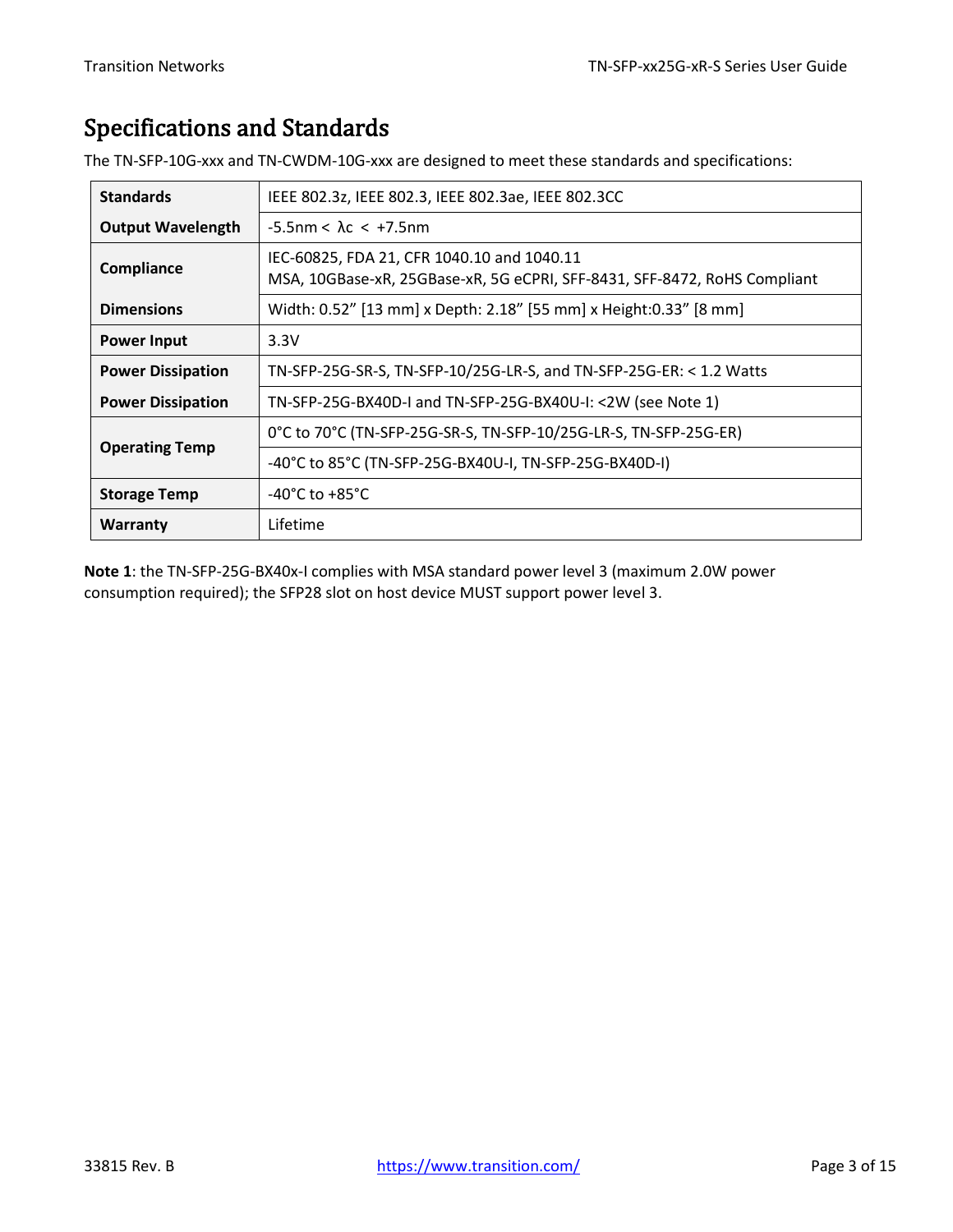## <span id="page-3-0"></span>Applications

These SFPs are intended for 25G Data Center connectivity, 5G eCPRI Fronthaul and Backhaul, and 25GBase-X Ethernet applications.



### <span id="page-3-1"></span>SFP Unpacking

Core Switch 100GE SFP

Before you start installing the TN-SFP-xxx, verify that the package contains one TN-SFP-xxx device and one Support Postcard. Notify your sales representative immediately if any of the above items is missing or damaged. Save the packaging for possible future use.

5000000

**Aggregation Switch** 

**Note**: TN-SFP distances, TX power, RX power, and link budgets can be found on Transition Networks [website.](https://www.transition.com/lines/optical-devices) The fiber optic transmitters on this device meet Class I Laser safety requirements per IEC-825/CDRH standards and comply with 21 CFR1040.10 and 21CFR1040.11. WARNING: Visible and invisible laser radiation when open. Do not stare into the beam or view the beam directly with optical instruments. Failure to observe this warning could result in an eye injury or blindness.

**Storage Server**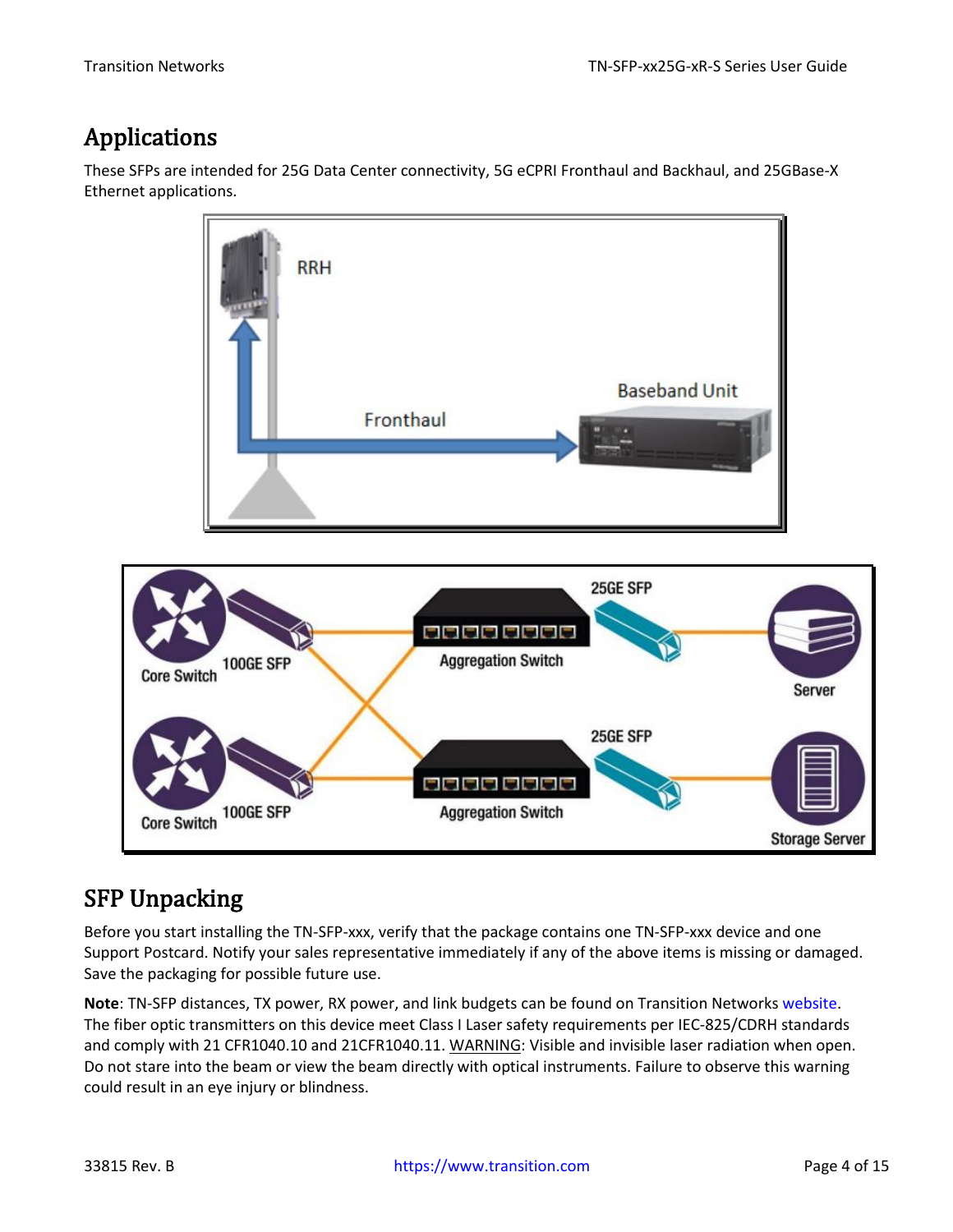## <span id="page-4-0"></span>SFP Installation

#### <span id="page-4-1"></span>*Cautions*

- The SFP module is keyed to only be installed one way. If forced the wrong way, damage may occur.
- Avoid getting dust or other contaminants into the fiber bore of the SFP transceiver module, as this will cause the optics to not operate properly.
- Clean the optic surfaces of the optical fiber before you plug them back in to the optical bores of another SFP module. See Fiber Optic Association [Cleaning Fiber Optic Connections](http://www.thefoa.org/tech/ref/termination/cleaning.html) page.
- Each port must match the wavelength specifications on the other end of the cable, and the cable must not exceed the specified cable length for reliable communications.

#### <span id="page-4-2"></span>*Installing an SFP Module*

- 1. Review the Cautions above.
- 2. Attach an ESD-preventive wrist strap to your wrist and to an ESD ground connector or bare metal surface on the chassis.
- 3. Remove the SFP transceiver module from its protective packaging. Note: Do not remove the optical bore dust plugs until directed to do so in a later procedure.
- 4. Check the slot orientation; some slots are "upside down" compared to other slots.
- 5. Position the SFP device at the desired installation slot, with the label facing correctly.
- 6. Carefully slide the SFP device into the slot, aligning it with the internal installation guides.
- 7. Ensure that the SFP device is firmly seated against the internal mating connector. To verify that the SFP is seated and latched properly. **a**) Grasp the SFP by the sides and try to remove it without releasing the latch. **b)** If the SFP cannot be removed, it is installed and seated properly. If the SFP can be removed, reinsert it and press harder with your thumb; repeat if necessary until it is latched securely into the socket.



**TN-SFP-10/25G-LR-S (Lever Latched) TN-SFP-10/25G-LR-S (Lever Latched)**



- 8. Connect the fiber cable to the fiber port connector of the SFP device. Make sure the SFP release latch is in the up (closed) position when you insert the cable connector into the SFP.
- 9. Remove the dust plug from the connector. Save the dust plug for future use.
- 10. Attach an appropriate cable into the SFP module port.
- 11. Attach the other end of the cable into the other device.
- 12. Observe the status LED(s). See the related manual for details.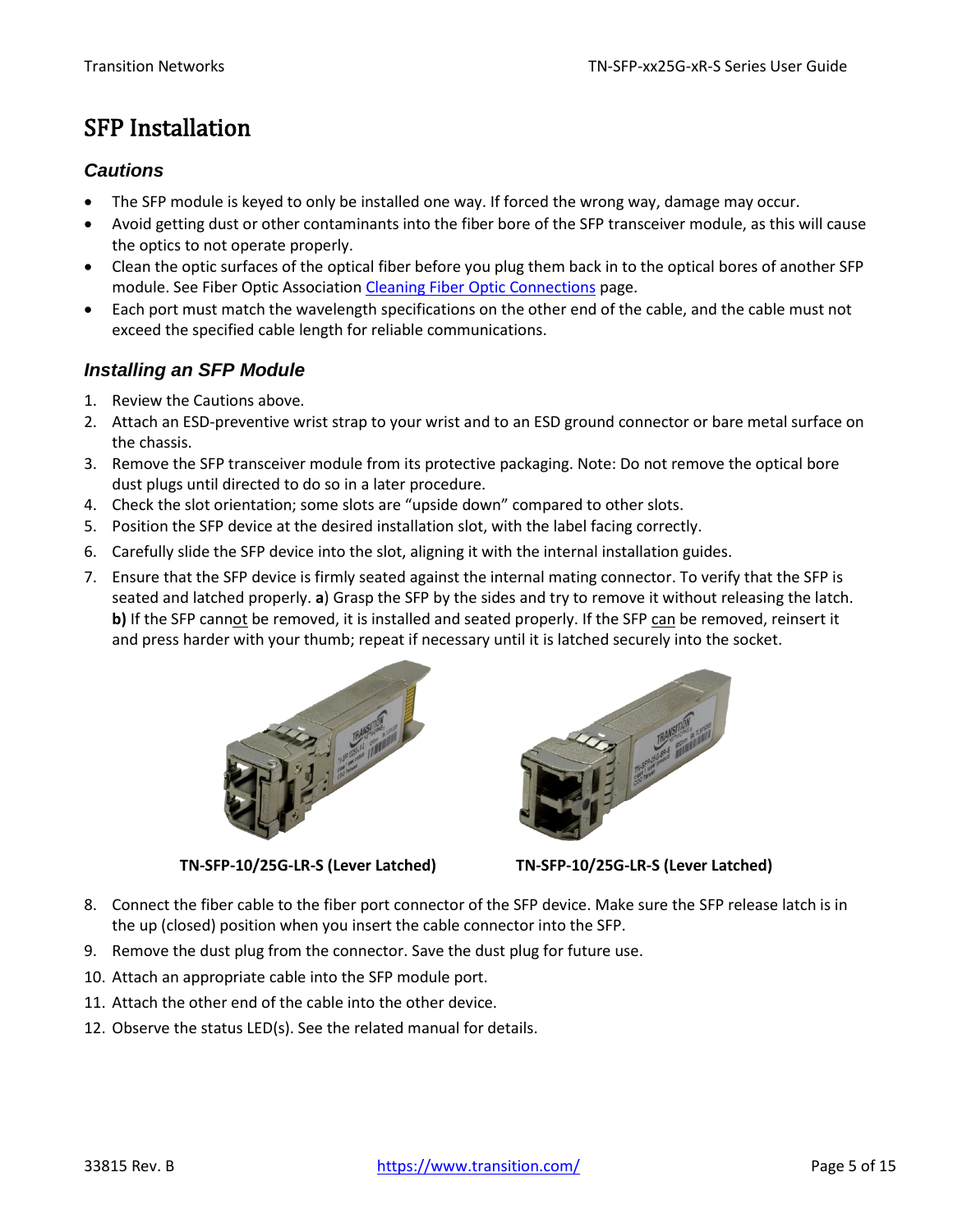



#### <span id="page-5-0"></span>*Fiber Cable Physical Characteristics*

The fiber cable physical characteristics must meet or exceed IEEE 802.3ae specifications:

- Single mode fiber (recommended): 9 μm
- Multimode fiber (recommended): Distance up to 100m on 50/125 OM4 multimode fiber, up to 70 m for 50/125 um OM3 multimode fiber

**Warning**: Visible and invisible laser radiation when open. DO NOT stare into laser beam or view directly with optical instruments. Failure to observe this warning could result in damage to your eyes or blindness.

#### <span id="page-5-1"></span>*Connecting Fiber Cables*

To install the fiber cable:

- 1. Locate the appropriate fiber cable.
- 2. Install the cable as shown right.



#### **SFP/XFP Port**

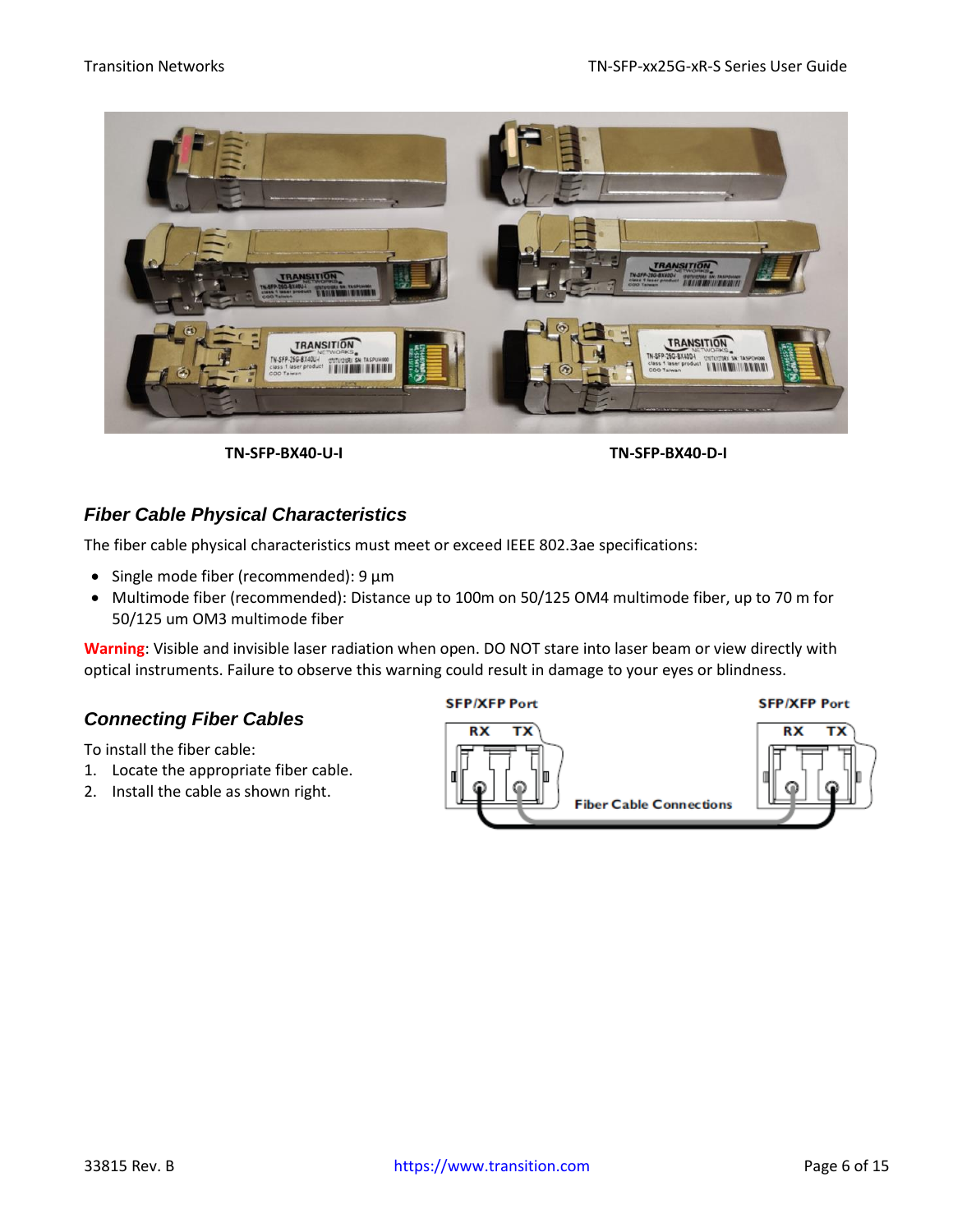#### <span id="page-6-0"></span>*Removing an SFP Module*

**Caution**: Be careful when removing the SFP or SFP+ from a device. Some SFP transceiver module temperatures may exceed 160°F (70°C) and be too hot to touch with bare hands. **Note**: Do not remove and replace the SFP modules more often than necessary; excessive SFP removing and replacing can shorten the SFPs useful life.

- 1. Attach an ESD-preventive wrist strap to your wrist and to the ESD ground connector or a bare metal surface on your chassis.
- 2. For future reattachment of fiber-optic cables, note which connector plug is send (TX) and which is receive (RX).
- 3. Remove the SFP transceiver module:

**a.** If the SFP transceiver module has an **actuator button latch**, gently press the actuator button on the front of the SFP transceiver module until it clicks, and the latch mechanism releases the SFP transceiver module from the socket connector. Grasp the actuator button between your thumb and index finger, and carefully pull the SFP transceiver module straight out of the module slot.

**b.** If the SFP transceiver module has a **bail clasp latch**, pull the latch out and down to eject the SFP transceiver module from the socket connector. If the bail clasp latch is obstructed and you cannot use your index finger to open it, use a small, flat-blade screwdriver or other long, narrow instrument to open the bail clasp latch. Grasp the SFP transceiver module between your thumb and index finger, and carefully remove it from the socket.

- 4. Replace the Dust Plug.
- 5. Place the removed SFP/SFP+ transceiver module in an antistatic bag or other protective package.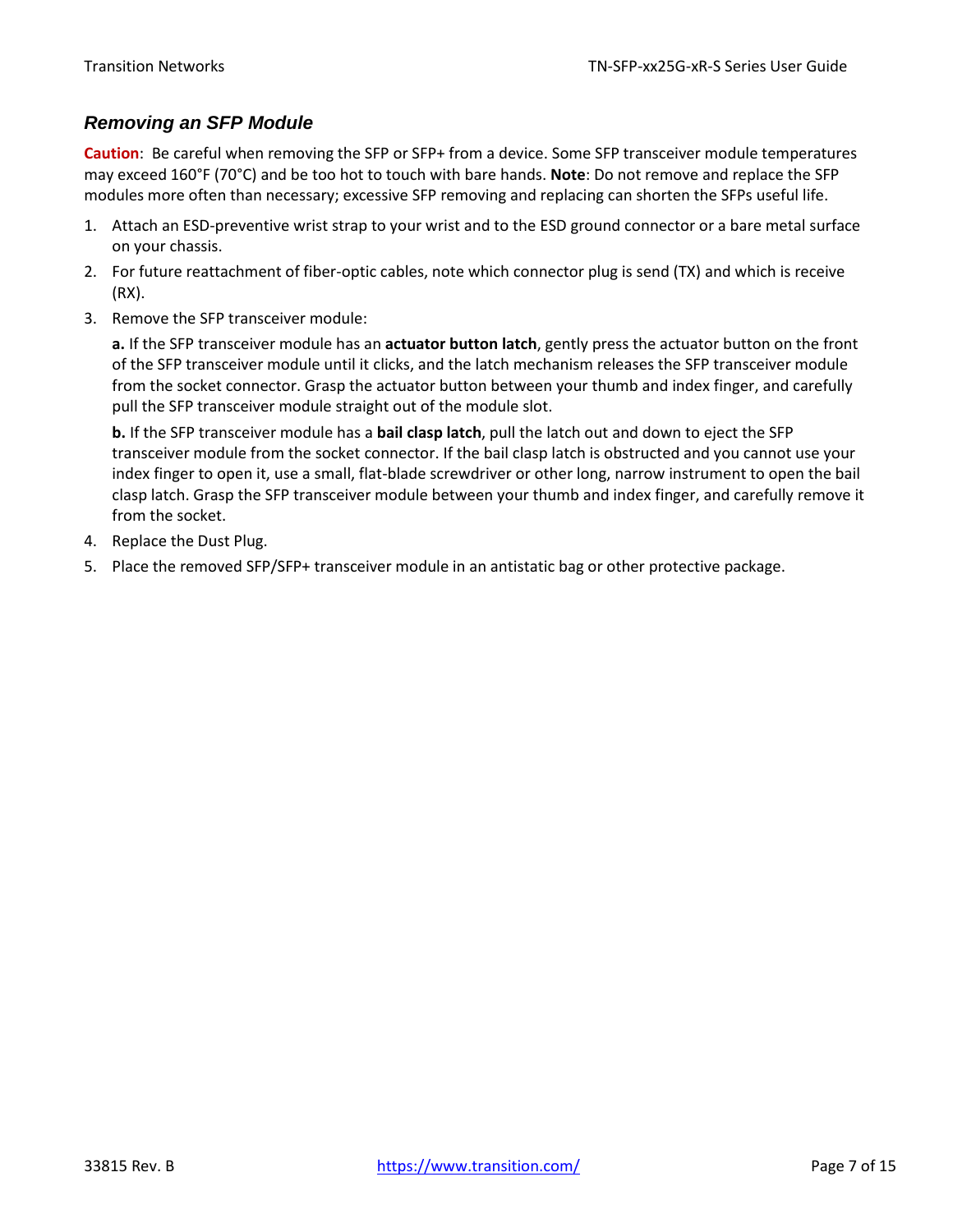## <span id="page-7-0"></span>DDMI (Digital Diagnostics Monitoring Interface)

DDMI (Digital Diagnostics Monitoring Interface) provides enhanced digital DMI for optical transceivers which allows real time access to device operating parameters.

The following DMI port screen and explanation table contains brief definitions of the DDMI support offered on some Small Form Factor Pluggable (SFP) Transceiver Modules. For further information, see the help option or User Guide for the relate product4. **Note:** This feature is not available on all devices and may vary between products. See the related manual for more information.

| $\triangleright$ System<br><b>Transceiver Information</b><br>∧<br>Port 27 V Auto-refresh □<br><b>Refresh</b><br>$\triangleright$ Ports<br>Link OAM<br>Transition<br><b>Vendor</b><br>DHCP<br><b>Part Number</b><br>TN-10GSFP-LR1<br>$\triangleright$ Security<br>8800022<br><b>Serial Number</b><br>$\blacktriangleright$ LACP<br>0001<br><b>Revision</b><br>- Loop Protection<br>2011-08-09<br>Date Code<br>▶ Spanning Tree<br>10G<br>Transceiver<br>MVR<br>$\blacktriangleright$ IPMC.<br>LLDP |
|--------------------------------------------------------------------------------------------------------------------------------------------------------------------------------------------------------------------------------------------------------------------------------------------------------------------------------------------------------------------------------------------------------------------------------------------------------------------------------------------------|
|                                                                                                                                                                                                                                                                                                                                                                                                                                                                                                  |
|                                                                                                                                                                                                                                                                                                                                                                                                                                                                                                  |
|                                                                                                                                                                                                                                                                                                                                                                                                                                                                                                  |
|                                                                                                                                                                                                                                                                                                                                                                                                                                                                                                  |
|                                                                                                                                                                                                                                                                                                                                                                                                                                                                                                  |
|                                                                                                                                                                                                                                                                                                                                                                                                                                                                                                  |
|                                                                                                                                                                                                                                                                                                                                                                                                                                                                                                  |
|                                                                                                                                                                                                                                                                                                                                                                                                                                                                                                  |
|                                                                                                                                                                                                                                                                                                                                                                                                                                                                                                  |
| Ethernet Services<br><b>DDMI</b> Information                                                                                                                                                                                                                                                                                                                                                                                                                                                     |
| ▶ Performance                                                                                                                                                                                                                                                                                                                                                                                                                                                                                    |
| High Alarm Threshold<br><b>High Warn Threshold</b><br>Low Warn Threshold<br><b>Low Alarm Threshold</b><br><b>Current</b><br><b>Monitor</b><br>Type                                                                                                                                                                                                                                                                                                                                               |
| $.$ PTP<br>52.875<br>Temperature(C)<br>85,000<br>80.000<br>0.000<br>$-5.000$                                                                                                                                                                                                                                                                                                                                                                                                                     |
| • MAC Table<br>3.2600<br>3.6000<br>3.5000<br>3.1000<br>3.0000<br><b>Voltage(V)</b>                                                                                                                                                                                                                                                                                                                                                                                                               |
| IN VLANS<br>38.896<br>90.000<br>80.000<br>4.000<br>2.000<br>Tx Bias(mA)                                                                                                                                                                                                                                                                                                                                                                                                                          |
| $\nabla$ DDMI<br>0.5624<br>1.4125<br>1.1220<br>0.1585<br>0.1259<br>Tx Power(mW)                                                                                                                                                                                                                                                                                                                                                                                                                  |
| Overview<br>1.4125<br><b>Rx Power(mW)</b><br>$0.0000 -$<br>1.1220<br>0.0363<br>0.0229<br>- Detailed                                                                                                                                                                                                                                                                                                                                                                                              |
| $-2.50$<br>1.50<br>0.50<br>Tx Power(dBm)<br>$-8.00$<br>$-9.00$<br>· UDLD                                                                                                                                                                                                                                                                                                                                                                                                                         |
| 1.50<br>0.50<br>$-14.40$<br>$-int$<br>$-16.40$<br>Rx Power(dBm)<br>Diagnostics<br>v                                                                                                                                                                                                                                                                                                                                                                                                              |

The Transceiver Information and DDMI Information sections are described below.

| <b>DDMI Parameter</b>       | <b>Description</b>                                                                    |  |
|-----------------------------|---------------------------------------------------------------------------------------|--|
| <b>Vendor</b>               | The SFP vendor's name (e.g., <i>Transition</i> ).                                     |  |
| <b>Part Number</b>          | The SFP vendor Part number provided by the SFP vendor (TN-10GSFP-SR).                 |  |
| <b>Serial Number</b>        | The SFP Vendor Serial number provided by the SFP vendor (e.g., 8672105).              |  |
| <b>Revision</b>             | The SFP vendor Revision level for part number provided by the SFP vendor.             |  |
| Date Code                   | The vendor's manufacturing date code (e.g., 2011-08-09).                              |  |
| <b>Transeiver</b>           | The Transceiver compatibility (e.g., 1000BASE_SX or 10G).                             |  |
| Current                     | The current value of temperature, voltage, TX bias, TX power, and RX power.           |  |
| <b>High Alarm Threshold</b> | The high alarm threshold value - temperature, voltage, TX bias, TX power, - RX power. |  |
| <b>High Warn Threshold</b>  | The high warn threshold value of temperature, voltage, TX bias, TX power, RX power.   |  |
| <b>Low Warn Threshold</b>   | The low warn threshold value of temperature, voltage, TX bias, TX power, RX power.    |  |
| <b>Low Alarm Threshold</b>  | The low alarm threshold value - temperature, voltage, TX bias, TX power, RX power.    |  |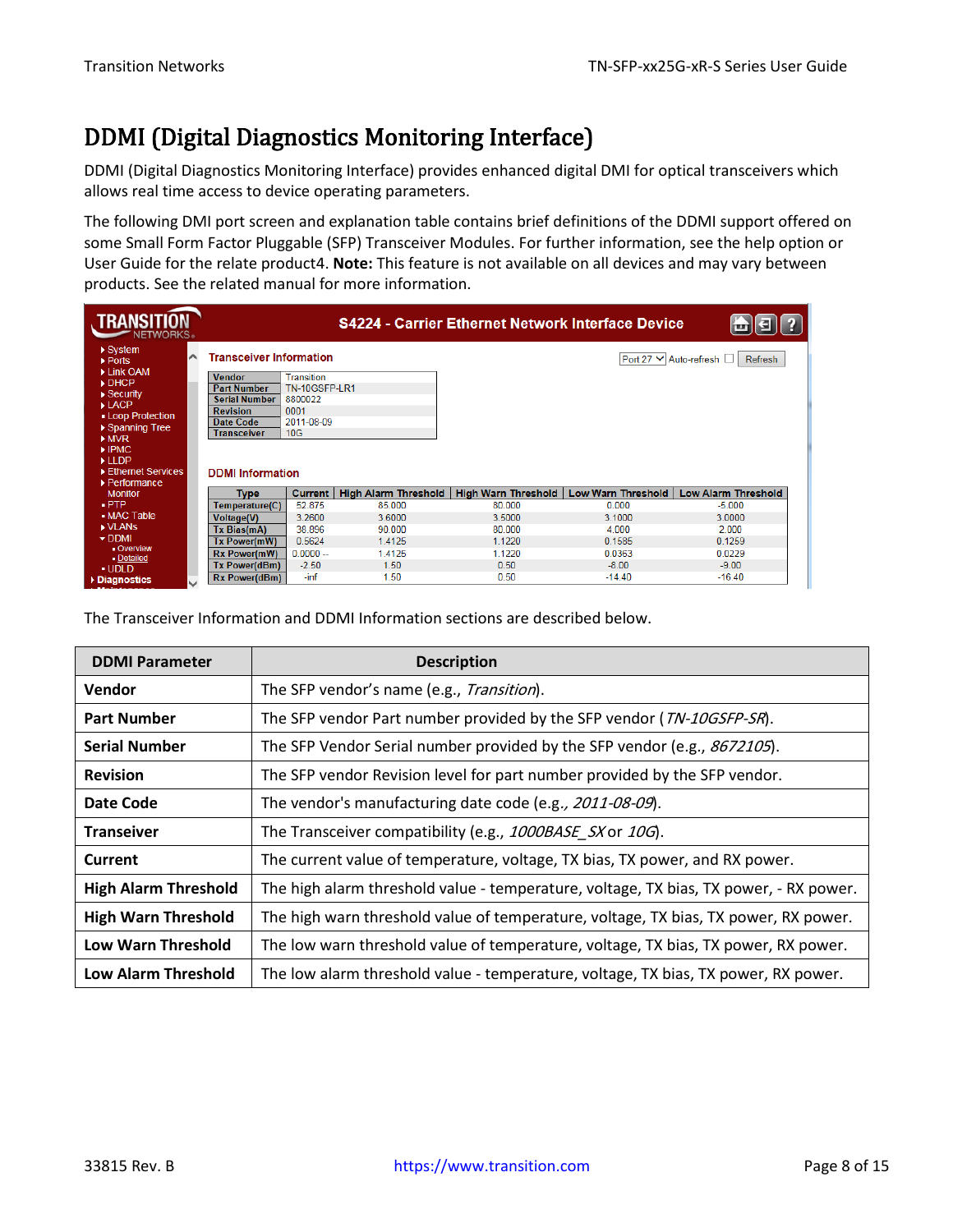## <span id="page-8-0"></span>SFP Information and SFP Detail Info

**Note:** This feature is not available on all devices and may vary between products. See the related manual for more information.

#### <span id="page-8-1"></span>*SFP Information*

This page displays general SFP information and monitoring information as shown and described below.

| TRANSI                             | <b>NETWORKS</b> <sup>®</sup> |                              | ≡              |                                                 |                 |             |       | OFF<br>Auto-Logout | $\checkmark$<br>Click Save Button | 凰<br>ଵ<br>$\ddot{\phantom{1}}$            |
|------------------------------------|------------------------------|------------------------------|----------------|-------------------------------------------------|-----------------|-------------|-------|--------------------|-----------------------------------|-------------------------------------------|
|                                    | SISPM1040-582-LRT            |                              |                | <b>SFP Information</b>                          |                 |             |       |                    |                                   | @Home > Monitor > Ports > SFP Information |
| Switch                             | <b>DMS</b>                   |                              |                |                                                 |                 |             |       |                    |                                   |                                           |
| Configuration                      |                              | $\left\langle \right\rangle$ |                | Auto-refresh <sup>[1]</sup><br>$\boldsymbol{z}$ |                 |             |       |                    |                                   |                                           |
| $\Box$ Monitor                     |                              | $\checkmark$                 |                | <b>SFP</b> Information                          |                 |             |       |                    |                                   |                                           |
| » System                           |                              | €                            |                | Port   Tx Central Wavelength                    | <b>Bit Rate</b> | Temperature | Vcc   | Mon1 (Bias)        | Mon2 (TxPwr)                      | Mon3 (RxPwr)                              |
| » Green Ethernet                   |                              | $\leftarrow$                 | 1              |                                                 |                 |             |       |                    |                                   |                                           |
| » Ports                            |                              | $\checkmark$                 | $\overline{2}$ |                                                 |                 |             |       |                    |                                   |                                           |
| > Traffic Overview                 |                              |                              |                |                                                 |                 |             |       |                    |                                   |                                           |
| > QoS Statistics                   |                              |                              | 3              |                                                 |                 |             |       |                    |                                   |                                           |
| > QCL Status                       |                              |                              | 4              |                                                 |                 |             |       |                    |                                   |                                           |
| > Detailed Statistics              |                              |                              | 5              |                                                 |                 |             |       |                    |                                   |                                           |
| > SFP Information                  |                              |                              | 6              |                                                 |                 |             |       |                    |                                   |                                           |
| > SFP Detail Info                  |                              |                              |                |                                                 |                 |             |       |                    |                                   |                                           |
| » Link OAM                         |                              | €                            | $\overline{7}$ |                                                 |                 |             |       |                    |                                   |                                           |
| » DHCP                             |                              | $\left\langle \right\rangle$ | 8              |                                                 |                 |             |       |                    |                                   |                                           |
| » Security                         |                              | ≺                            | 9              |                                                 |                 |             |       |                    |                                   |                                           |
| » Aggregation<br>> Loop Protection |                              | ∢                            | 10             | 1310                                            | 10 Gbps         | 27.07 C     | 3.35V | 0 <sub>m</sub> A   | $0.00$ dBm                        | none                                      |

#### **Parameter descriptions**:

| <b>Parameter</b>             | <b>Description</b>                                                                                                                                                                                                                                                                                                                                                                                                               |  |  |
|------------------------------|----------------------------------------------------------------------------------------------------------------------------------------------------------------------------------------------------------------------------------------------------------------------------------------------------------------------------------------------------------------------------------------------------------------------------------|--|--|
| Port                         | The logical port for the settings contained in the same row.                                                                                                                                                                                                                                                                                                                                                                     |  |  |
| <b>Tx Central Wavelength</b> | Displays the nominal transmitter output wavelength in nm.                                                                                                                                                                                                                                                                                                                                                                        |  |  |
| <b>Bit rate</b>              | Displays the nominal bit rate of the transceiver.                                                                                                                                                                                                                                                                                                                                                                                |  |  |
| <b>Temperature</b>           | Displays the internally measured transceiver temperature. Temperature accuracy is<br>vendor specific but must be better than 3 degrees Celsius over specified operating<br>temperature and voltage.                                                                                                                                                                                                                              |  |  |
| <b>Vcc</b>                   | Displays the internally measured transceiver supply voltage. Accuracy is vendor<br>specific but must be better than 3 percent of the manufacturer's nominal value<br>over specified operating temperature and voltage. Note that in some transceivers,<br>transmitter supply voltage and receiver supply voltage are isolated. In that case,<br>only one supply is monitored. Refer to the device specification for more detail. |  |  |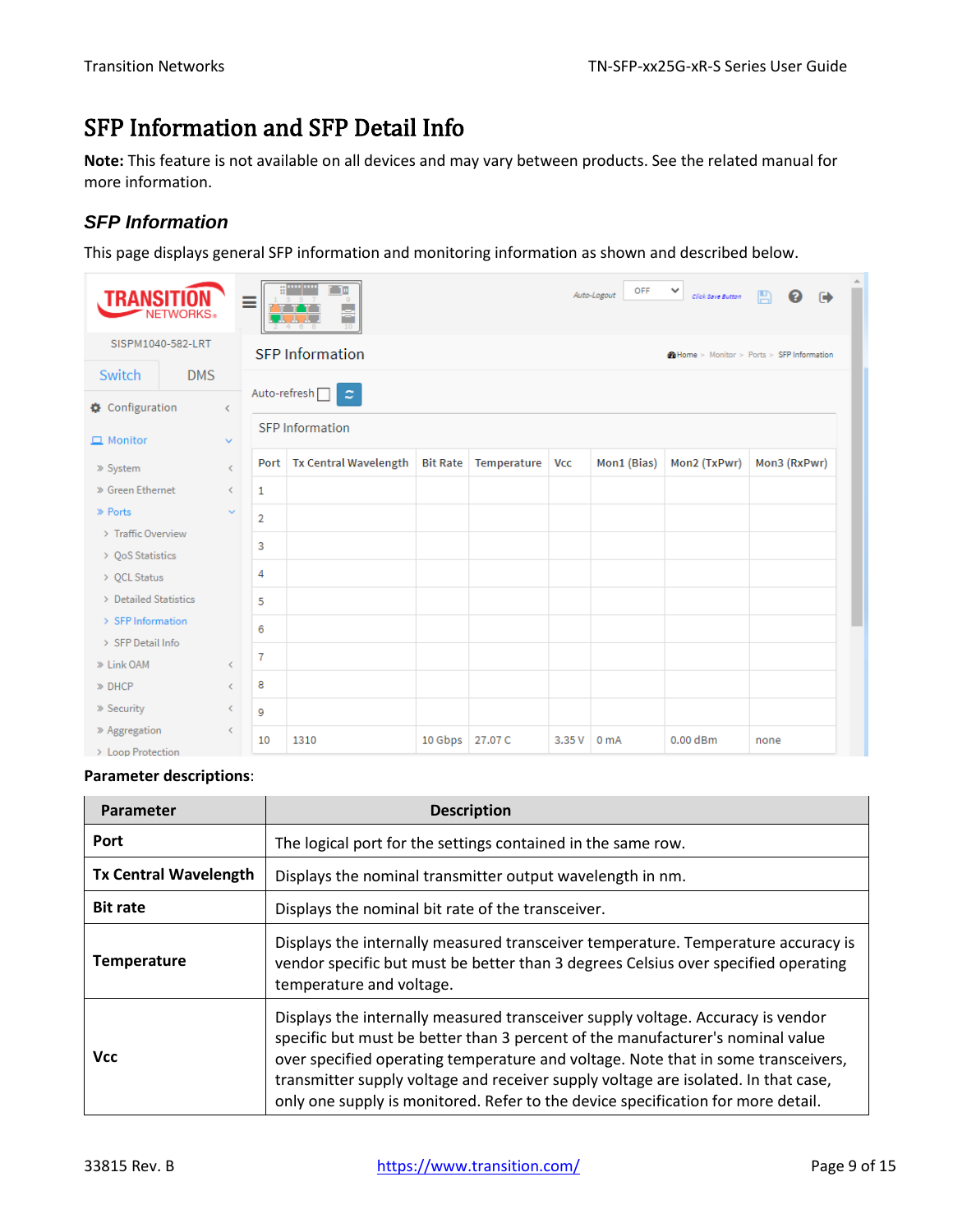| Mon1 (Bias)   | Displays the measured TX bias current in uA. Accuracy is vendor specific but must<br>be better than 10 percent of the manufacturer's nominal value over specified<br>operating temperature and voltage.                                                                                                                                                                                                                                                                                                                                                                                                                                                                                   |
|---------------|-------------------------------------------------------------------------------------------------------------------------------------------------------------------------------------------------------------------------------------------------------------------------------------------------------------------------------------------------------------------------------------------------------------------------------------------------------------------------------------------------------------------------------------------------------------------------------------------------------------------------------------------------------------------------------------------|
| Mon2 (TX PWR) | Displays the measured coupled TX output power in mW. Accuracy is vendor specific<br>but must be better than 3dB over specified operating temperature and voltage.<br>Data is assumed to be based on measurement of a laser monitor photodiode<br>current. Data is not valid when the transmitter is disabled.                                                                                                                                                                                                                                                                                                                                                                             |
| Mon3 (RX PWR) | Displays the measured received optical power in mW. Absolute accuracy is<br>dependent upon the exact optical wavelength. For the vendor specified<br>wavelength, accuracy should be better than 3dB over specified temperature and<br>voltage. This accuracy should be maintained for input power levels up to the lesser<br>of maximum transmitted or maximum received optical power per the appropriate<br>standard. It should be maintained down to the minimum transmitted power minus<br>cable plant loss (insertion loss or passive loss) per the appropriate standard.<br>Absolute accuracy beyond this minimum required received input optical power<br>range is vendor specific. |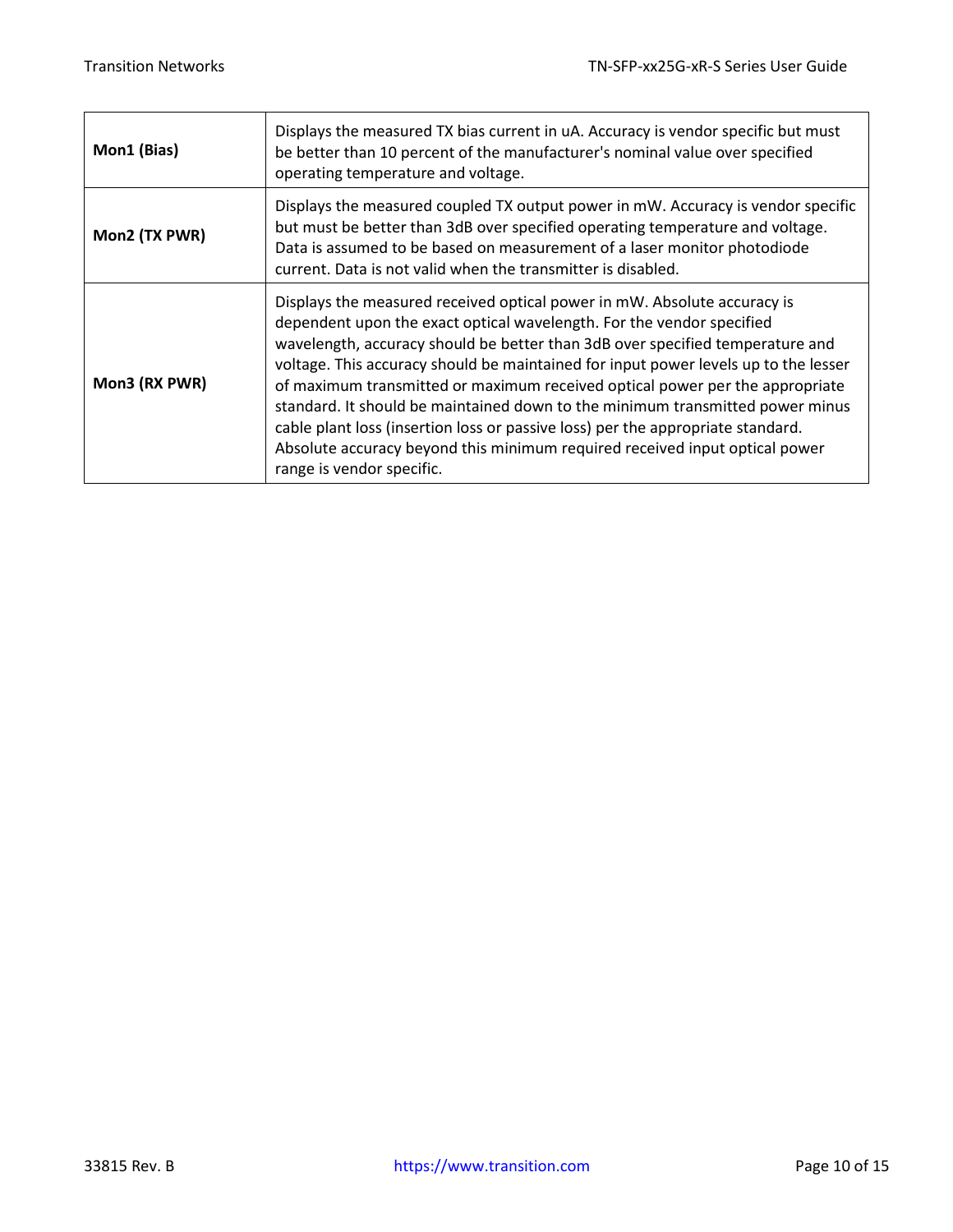### <span id="page-10-0"></span>*SFP Detail Info*

This page displays detailed SFP information and monitoring information as shown and described below.

| TRANS                                          | Ξ                                                                                | OFF<br>$\check{ }$<br>Auto-Logout<br>Click Save Button<br>Θ |  |
|------------------------------------------------|----------------------------------------------------------------------------------|-------------------------------------------------------------|--|
| SISPM1040-582-LRT                              | SFP Information for Port 10<br><b>M</b> Home > Monitor > Ports > SFP Detail Info |                                                             |  |
| Switch<br><b>DMS</b>                           |                                                                                  |                                                             |  |
| Configuration<br>$\overline{\phantom{0}}$      | Auto-refresh <sup>[1]</sup><br>$\tilde{z}$<br>Port 10 $\vee$                     |                                                             |  |
| $\Box$ Monitor<br>$\checkmark$                 | <b>Connector Type</b>                                                            | SFP or SFP Plus - LC                                        |  |
|                                                | <b>Fiber Type</b>                                                                | Reserved                                                    |  |
| » System<br>∢<br>» Green Ethernet<br>$\langle$ | <b>Tx Central Wavelength</b>                                                     | 1310                                                        |  |
| » Ports<br>$\sim$                              | <b>Bit Rate</b>                                                                  | 10 Gbps                                                     |  |
| > Traffic Overview                             | <b>Vendor OUI</b>                                                                | $00 - c0 - f2$                                              |  |
| > QoS Statistics                               | <b>Vendor Name</b>                                                               | Transition                                                  |  |
| > QCL Status                                   |                                                                                  |                                                             |  |
| > Detailed Statistics                          | Vendor P/N                                                                       | TN-SFP-25G-ER                                               |  |
| > SFP Information                              | <b>Vendor Revision</b>                                                           | 1.0                                                         |  |
| > SEP Detail Info                              | <b>Vendor Serial Number</b>                                                      | TLSPH007                                                    |  |
| » Link OAM<br>∢                                |                                                                                  |                                                             |  |
| » DHCP<br>€                                    | Date Code                                                                        | 200820                                                      |  |
| » Security<br>$\langle$                        | Temperature                                                                      | 27.07 C                                                     |  |
| » Aggregation<br>∢                             | <b>Vcc</b>                                                                       | 3.35V                                                       |  |
| > Loop Protection                              |                                                                                  |                                                             |  |
| » Spanning Tree<br>$\langle$                   | Mon1 (Bias)                                                                      | 0 <sub>mA</sub>                                             |  |
| » MVR<br>€                                     | Mon2 (TX PWR)                                                                    | $0.00$ dBm                                                  |  |
| » IPMC<br>∢                                    | Mon3 (RX PWR)                                                                    | none                                                        |  |
| <b>Contractor</b>                              |                                                                                  |                                                             |  |

#### **Parameter descriptions**:

| Parameter                       | <b>Description</b>                                                                              |  |  |
|---------------------------------|-------------------------------------------------------------------------------------------------|--|--|
| <b>Connector Type</b>           | Displays the external optical or electrical cable connector provided as the media<br>interface. |  |  |
| <b>Fiber Type</b>               | Displays the fiber channel transmission media.                                                  |  |  |
| <b>Tx Central</b><br>Wavelength | Displays the nominal transmitter output wavelength in nm.                                       |  |  |
| <b>Bit rate</b>                 | Displays the nominal bit rate of the transceiver.                                               |  |  |
| <b>Vendor OUI</b>               | Displays the vendor IEEE company ID (Organizationally Unique Identifier).                       |  |  |
| <b>Vendor Name</b>              | Displays the vendor name (e.g., TN-SFP-25G-ER).                                                 |  |  |
| Vendor P/N                      | Displays the vendor part number or product name.                                                |  |  |
| <b>Vendor Revision</b>          | Displays the vendor product revision.                                                           |  |  |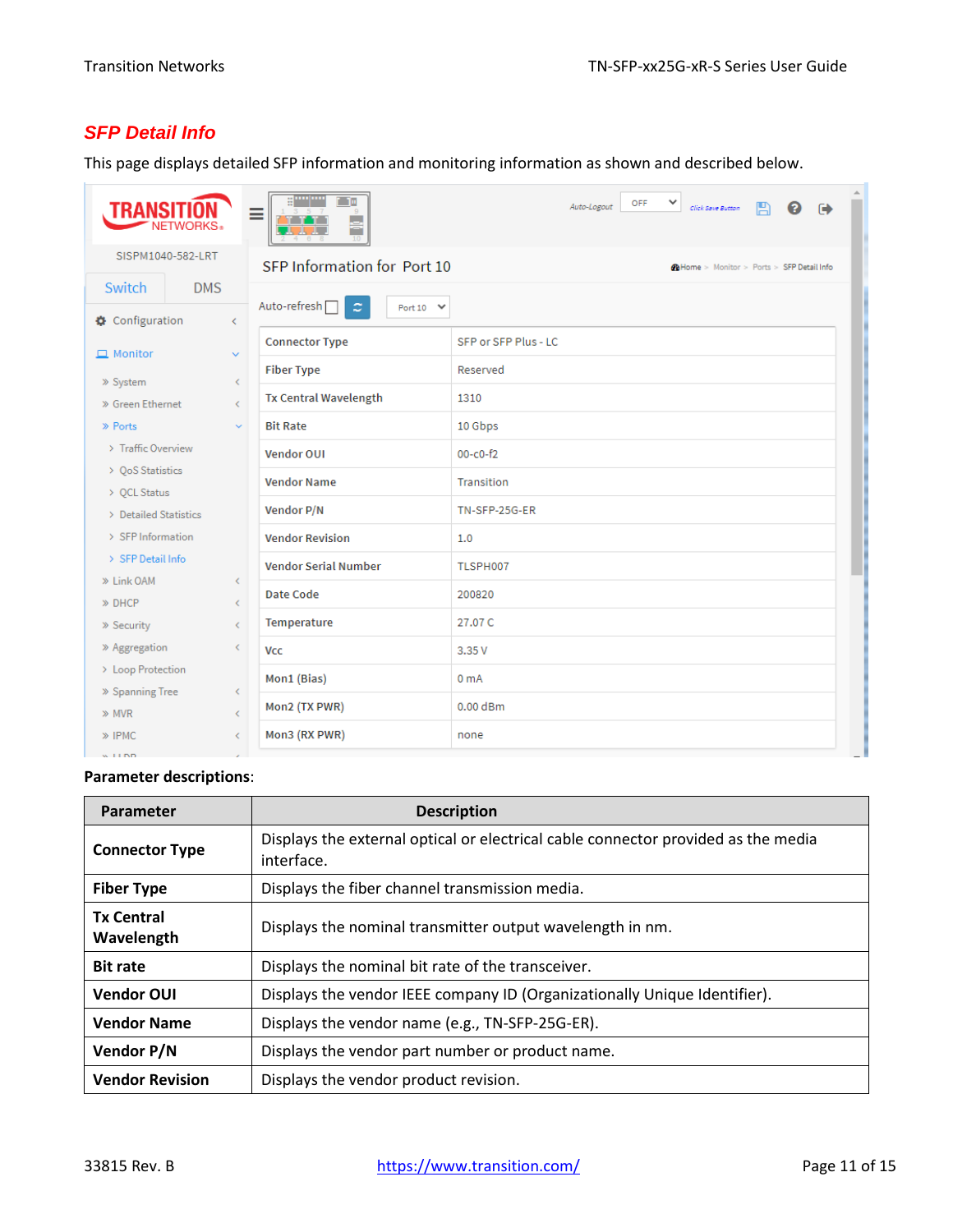| <b>Vendor Serial</b><br><b>Number</b> | Displays the vendor serial number for the transceiver.                                                                                                                                                                                                                                                                                                                                                                                                                                                                                                                                                                                                                                 |  |  |
|---------------------------------------|----------------------------------------------------------------------------------------------------------------------------------------------------------------------------------------------------------------------------------------------------------------------------------------------------------------------------------------------------------------------------------------------------------------------------------------------------------------------------------------------------------------------------------------------------------------------------------------------------------------------------------------------------------------------------------------|--|--|
| Date Code:                            | Displays the vendor's manufacturing date code.                                                                                                                                                                                                                                                                                                                                                                                                                                                                                                                                                                                                                                         |  |  |
| <b>Temperature</b>                    | Displays the internally measured transceiver temperature. Temperature accuracy is<br>vendor specific but must be better than 3 degrees Celsius over specified operating<br>temperature and voltage.                                                                                                                                                                                                                                                                                                                                                                                                                                                                                    |  |  |
| <b>Vcc</b>                            | Displays the internally measured transceiver supply voltage. Accuracy is vendor<br>specific but must be better than 3 percent of the manufacturer's nominal value over<br>specified operating temperature and voltage. Note that in some transceivers,<br>transmitter supply voltage and receiver supply voltage are isolated. In that case, only<br>one supply is monitored. Refer to the device specification for more detail.                                                                                                                                                                                                                                                       |  |  |
| Mon1 (Bias)                           | Displays the measured TX bias current in uA. Accuracy is vendor specific but must be<br>better than 10 percent of the manufacturer's nominal value over specified operating<br>temperature and voltage.                                                                                                                                                                                                                                                                                                                                                                                                                                                                                |  |  |
| Mon2 (TX PWR)                         | Displays the measured coupled TX output power in mW. Accuracy is vendor specific<br>but must be better than 3dB over specified operating temperature and voltage. Data<br>is assumed to be based on measurement of a laser monitor photodiode current. Data<br>is not valid when the transmitter is disabled.                                                                                                                                                                                                                                                                                                                                                                          |  |  |
| Mon3 (RX PWR)                         | Displays the measured received optical power in mW. Absolute accuracy is<br>dependent upon the exact optical wavelength. For the vendor specified wavelength,<br>accuracy should be better than 3dB over specified temperature and voltage. This<br>accuracy should be maintained for input power levels up to the lesser of maximum<br>transmitted or maximum received optical power per the appropriate standard. It<br>should be maintained down to the minimum transmitted power minus cable plant<br>loss (insertion loss or passive loss) per the appropriate standard. Absolute accuracy<br>beyond this minimum required received input optical power range is vendor specific. |  |  |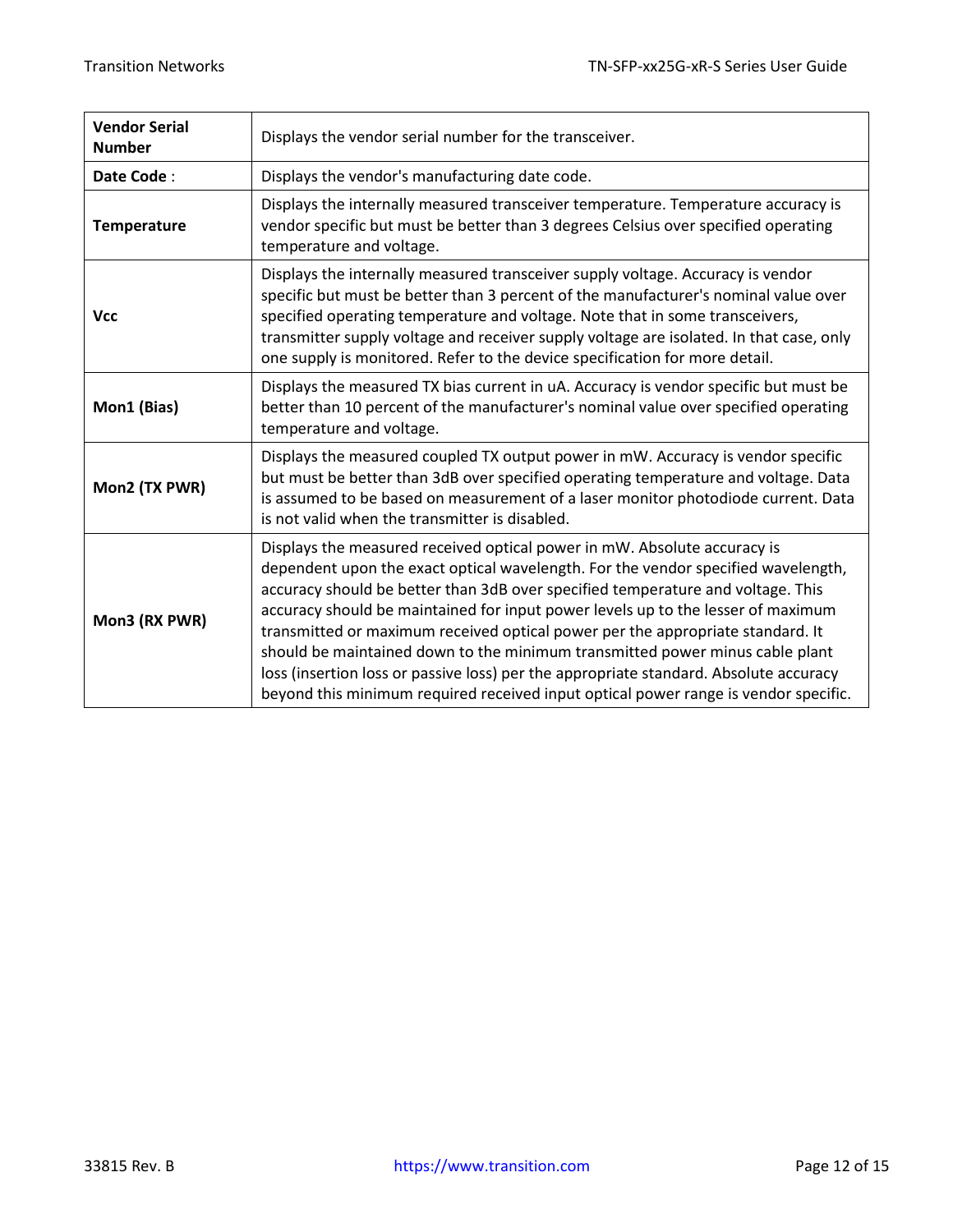## <span id="page-12-0"></span>Contact Us

**Technical Support**: Technical support is available 24-hours a day: US and Canada: 1-800-260-1312; International: 00-1-952-941-7600

#### **Main Office**

tel: +1.952.941.7600 | toll free: 1.800.526.9267 | fax: 952.941.2322

[sales@transition.com](mailto:sales@transition.com) | [techsupport@transition.com](mailto:techsupport@transition.com) | [customerservice@transition.com](mailto:customerservice@transition.com)

#### **Address**

Transition Networks 10900 Red Circle Drive Minnetonka, MN 55343, U.S.A. **Web**: [https://www.transition.com](https://www.transition.com/) 

### <span id="page-12-1"></span>For More Information

Technical information in this document is subject to change without notice. For more information see our online [Optical Devices Product Catalog](https://www.transition.com/wp-content/uploads/2016/05/Optical-Devices-Catalog.pdf) or ou[r SFP Specifications](https://www.transition.com/wp-content/uploads/2016/05/SFP-Specifications.pdf) page.

The Fiber Optic Association, Inc. is the international professional association of fiber optics. The FOA is an international non-profit educational association chartered to promote professionalism in fiber optics through education, certification and standards. FOA creates and publishes its own technical materials for training and reference based on a worldwide network of technical advisors. Se[e https://foa.org/foa.htm.](https://foa.org/foa.htm)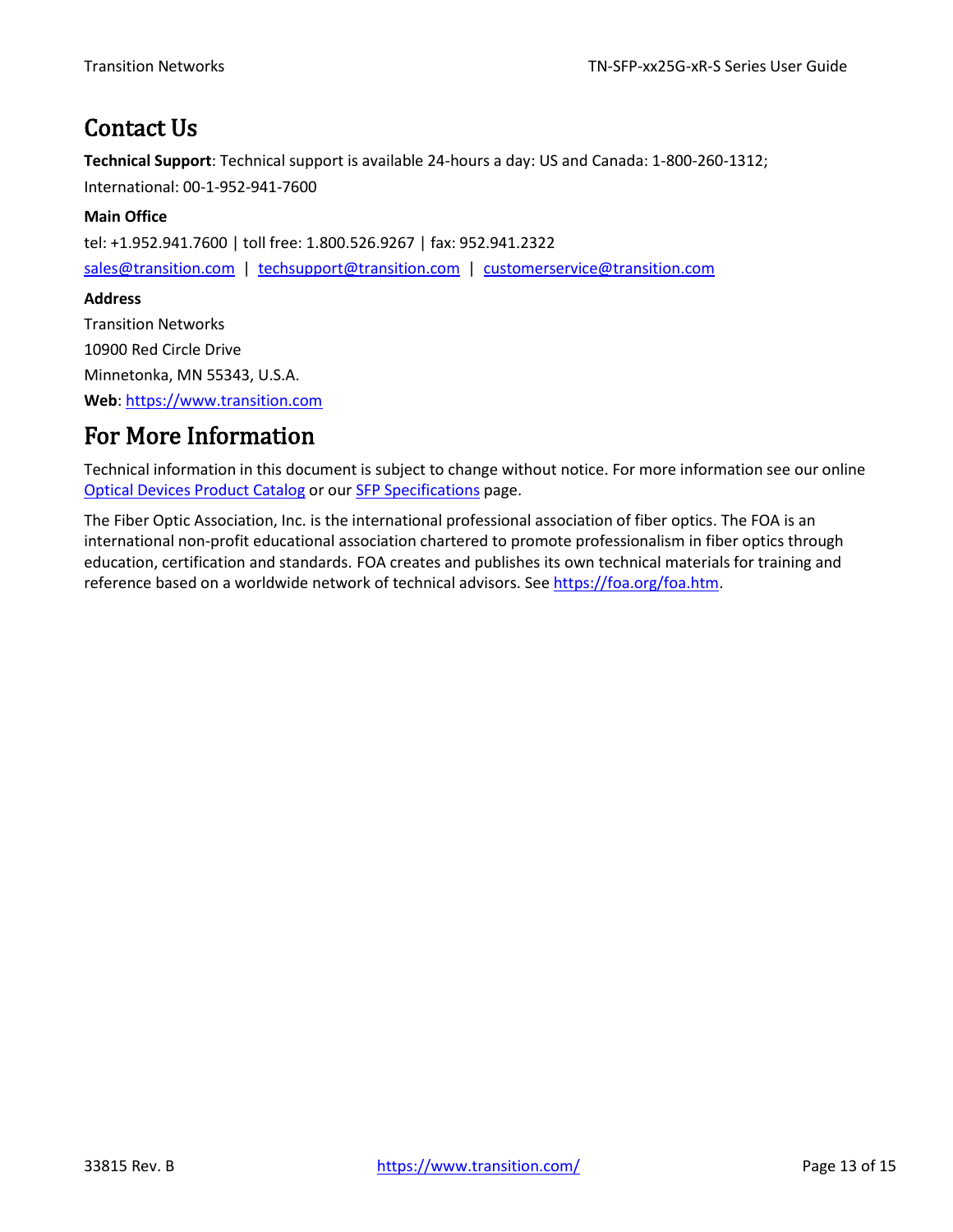## <span id="page-13-0"></span>Compliance Information

#### **Class I Laser Compliance**

This product has been tested and found to comply with the limits for FDA Class I laser for IEC60825, EN60825, and 21CFR1040 specifications.

#### **Translated Safety Warnings**

| Warning Class I laser product.         | Advarsel Laserprodukt av klasse I.    |
|----------------------------------------|---------------------------------------|
| Waarschuwing Klasse-I laser produkt.   | Aviso Produto laser de classe I.      |
| Varoitus Luokan I lasertuote.          | jAdvertencia! Producto láser Clase I. |
| Attention Produit laser de classe I    | Varning! Laserprodukt av klass I.     |
| Warnung Laserprodukt der Klasse I.     | Aviso Produto a laser de classe I.    |
| Avvertenza Prodotto laser di Classe I. | Advarsel Klasse I laserprodukt.       |

#### **FCC Regulations**

This equipment has been tested and found to comply with the limits for a Class A digital device, pursuant to Part 15 of the FCC rules. These limits are designed to provide reasonable protection against harmful interference when the equipment is operated in a commercial environment. This equipment generates, uses and can radiate radio frequency energy and, if not installed and used in accordance with the instruction manual, may cause harmful interference to radio communications.

Operation of this equipment in a residential area is likely to cause harmful interference, in which case the user will be required to correct the interference at the user's own expense.

### **Canadian Regulations**

This digital apparatus does not exceed the Class A limits for radio noise for digital apparatus set out on the radio interference regulations of the Canadian Department of Communications.

Le présent appareil numérique n'émet pas de bruits radioélectriques dépassant les limites applicables aux appareils numériques de la Class A prescrites dans le Règlement sur le brouillage radioélectrique édicté par le ministère des Communications du Canada.